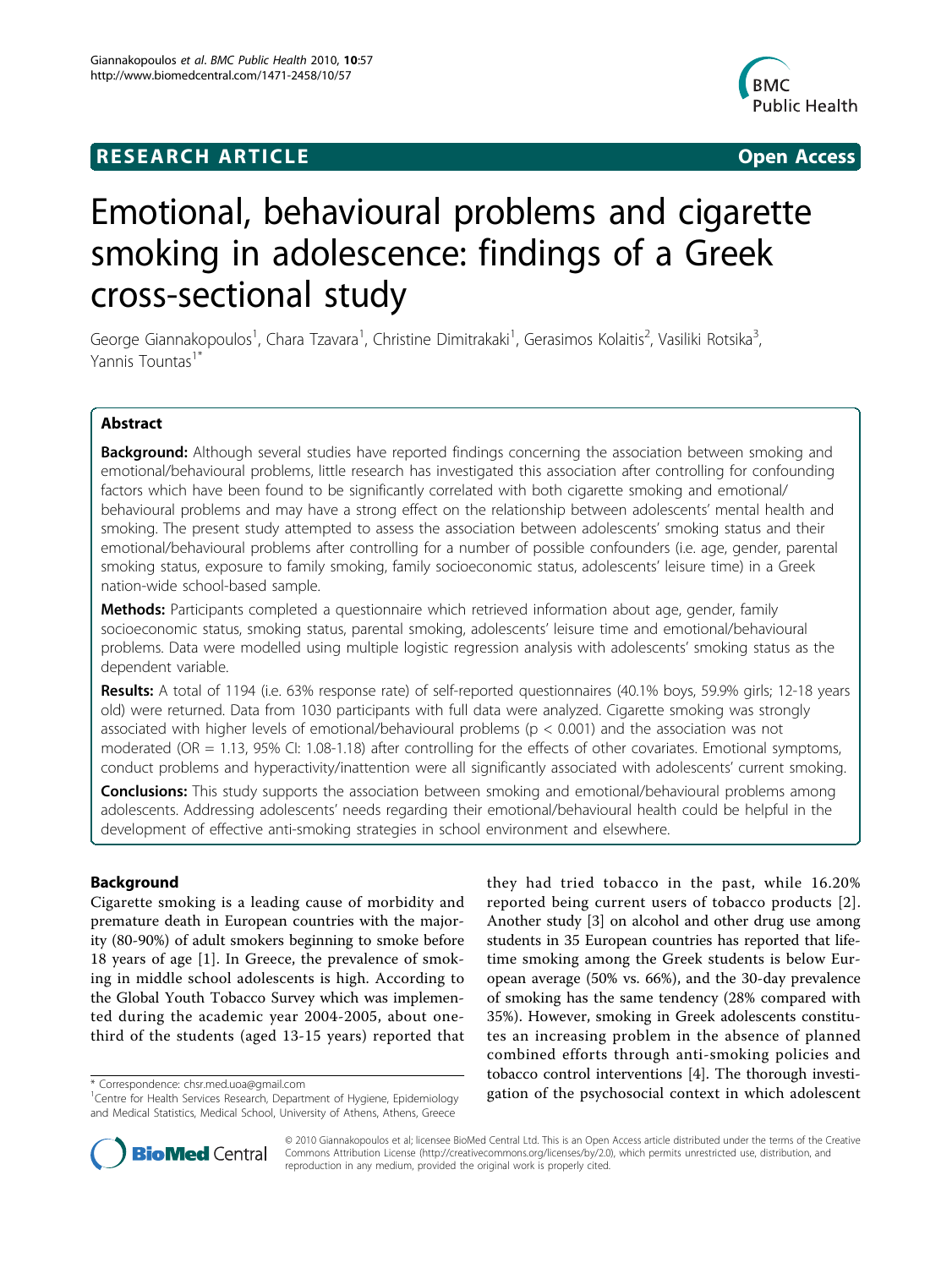smoking appears is an essential process in developing well-designed smoking prevention interventions.

A number of epidemiological studies have examined the association of cigarette smoking with psychiatric disorders in adolescence. Conduct disorders, attention-deficit/hyperactivity disorder (ADHD) and clinical levels of aggression have been consistently related to adolescents' regular smoking [\[5-](#page-5-0)[21](#page-6-0)]. A large Chinese study in a sample of 1360 adolescents has found that externalizing problems were significantly associated with ever smoking (OR = 1.60, 95% CI: 1.00-2.60) after adjustment for sociodemographic covariates and life stress [\[5](#page-5-0)]. Similarly, a Dutch population-based study among 5938 adolescents [[22\]](#page-6-0) has reported that adolescents with depressive feelings were more likely to report lifetime smoking (OR  $= 1.73, 95\%$  CI: 1.46-2.05), and more likely to report regular smoking (OR = 2.06, 95% CI: 1.55-2.74) than those without depressive feelings. Significant effects were also found for age and education. However, the findings about internalizing disorders, such as depression and anxiety, are somewhat contradictory with some studies indicating a significant relationship between these disorders and smoking [\[5](#page-5-0)[,23](#page-6-0)-[25\]](#page-6-0), while others did not manage to confirm a significant association [[26-29](#page-6-0)]. Moreover, most of the reported studies have not examined the association of emotional/behavioural problems and tobacco use after controlling for confounding factors beyond age, gender and education, such as family socioeconomic status, parental smoking and adolescents' leisure time which have been found to be significantly correlated with both cigarette smoking and emotional/ behavioural problems and may have a strong effect on the relationship between adolescents' mental health and smoking [[30](#page-6-0)-[33\]](#page-6-0).

The present study was an effort to extend previous research through assessing smoking status, emotional/ behavioural problems, and a number of other variables (i.e. adolescents' age and gender, family socioeconomic status, parental smoking, and adolescents' leisure time) in a Greek nation-wide school-based sample of adolescents. Given the relatively few previous studies on this issue, the present large survey attempted to contribute to a broader insight into the relationship between cigarette smoking and emotional/behavioural problems.

# Methods

# Participants and procedure

This study was conducted in the year 2003 within the framework of the European project 'Screening and Promotion for Health-Related Quality of Life (HRQoL) in Children and Adolescents: A European Public Health Perspective' [[34](#page-6-0)]. The school sampling in Greece was random, multi-staged and performed to take into account distribution of the target population by age and administrative school region. The target population was adolescents aged 12 to 18. A sample size of 1800 adolescents was considered necessary to detect a minimally important difference of half a standard deviation (SD) in HRQoL scores within each age strata between children with and without special healthcare needs or a chronic condition. A response rate of approximately 70% was expected, so the initial sample size was set at 2400 children and adolescents. In Greece, ages 12 to 18 correspond to six secondary school grades. Approximately 400 students were included from each of the 6 age groups/grades in order to reach the original target of 2400 adolescents. For example, the total number of students in Greece attending the first grade of the secondary school is 119055. If an administrative region had a total number of 2174 students attending the first grade of the secondary school, then eight students were randomly recruited from a school in that region ((2174  $\times$  400)/119055 = 7.60 students). Each age group/grade had been calculating accordingly, for each sector. Schools in each sector were randomly selected by a computer program and students of each selected school were selected randomly from classroom name lists. Inclusion criteria were adequate reading skills. A sample of 1900 adolescents (12 to 18 year olds) was recruited. Students were asked to complete the questionnaire at home after providing written informed consent. Ethical approval was attained from the National Ministry of Education.

# Measures

#### Adolescent and parental smoking status

Adolescents' smoking was assessed by questioning the participants "How often do you currently smoke cigarettes (or tobacco)?" Answer categories ranged from never to everyday. Parental smoking was assessed by questioning adolescents "Does your father smoke?" and "Does your mother smoke?" Answer categories were: yes/no. Additionally, participants were asked if any family member smoked in the place where adolescents did their homework or spent their free time. Answer categories were: yes/no.

#### Family socioeconomic status

To assess SES, the Family Affluence Scale [FAS;[[35\]](#page-6-0)] was used, addressing issues of family car ownership, having their own unshared room, the number of computers at home and time the adolescent spent on holiday in the past 12 months.The FAS was collected from adolescents in seven categories (from 0 the lowest, to 7 the highest FAS category) and was re-coded into three groups in the analysis (low FAS level (0-3), intermediate (4-5) and high FAS level (6-7)). The psychometric properties of the FAS are acceptable and support its use as a self-reported adolescents' measure [[36](#page-6-0)].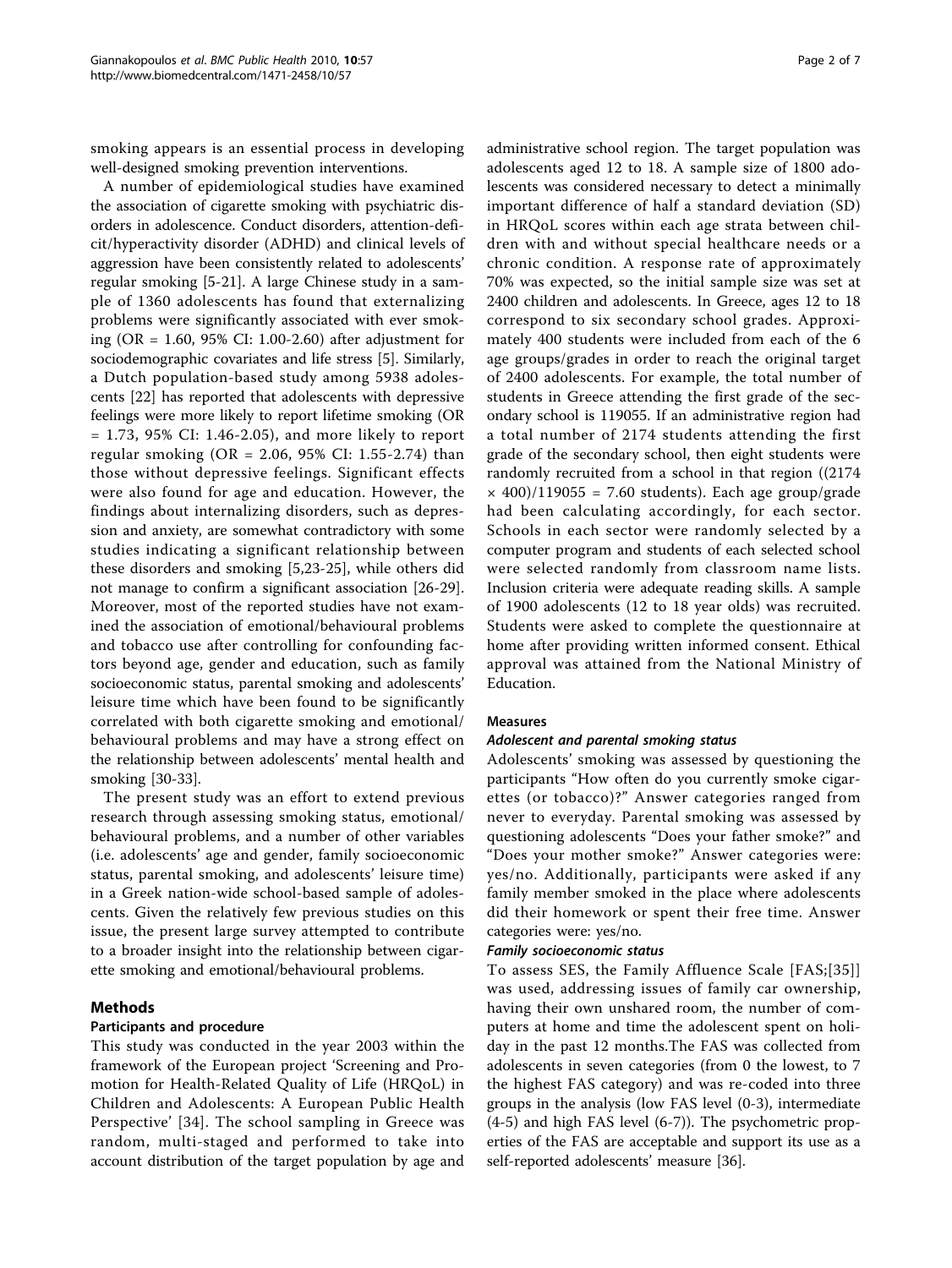#### Adolescents' leisure time

Adolescents' leisure time was measured using the dimension 'autonomy' of KIDSCREEN-52, a generic self-reported questionnaire with good psychometric properties [[37](#page-6-0)]. This specific dimension was selected since previous literature has shown that leisure time is significantly associated with adolescents' smoking status [[31](#page-6-0)]. This dimension is intended to explore the opportunity given to adolescents to create their social and leisure time. In particular, the extent to which adolescents feel able to shape their own life as well as being able to make decisions about day to day activities is considered. The dimension also examines if adolescents feel sufficiently provided with opportunities to participate in social activities particularly in leisure activities and pastimes. It consists of 5 items, with formats using a 5 point Likert response scale and the recall period being 1 week. Rasch scores are computed and transformed into T-values with a mean of 50 and a standard deviation of 10; higher scores indicate better physical well-being. The internal consistency coefficient for the autonomy score was 0.84 in the present sample.

#### Adolescents' emotional/behavioural problems

To assess adolescents' emotional/behavioural problems, the Strengths and Difficulties Questionnaire (SDQ) [\[38](#page-6-0)] was used. The SDQ contains 25 items (small sentences), categorized into five scales of five items each: hyperactivity/inattention, emotional symptoms, conduct problems, peer problems and prosocial behaviour. Responses to each of the 25 items consisted of three options: not true, somewhat true, or certainly true. For all scales the items that are worded negatively are assigned scores of 2 for certainly true, 1 for somewhat true, and 0 for not true. All but the last scale can be summed up to a total difficulties score ranging from 0 to 40. The version for youths was used in the present study. In order to combat inherent weaknesses of cross-cultural adaptation (e.g., semantic and scale equivalence) the research team in the present study followed a standardized translation methodology according to international cross-cultural translation guidelines [\[39](#page-6-0)]. The internal consistency coefficient for the total difficulties score was 0.77. Cronbach's alphas for the prosocial behaviour, emotional symptoms and hyperactivity-inattention were 0.72, 0.73 and 0.63, respectively. The lowest alpha was found on the peer problems (0.50) and conduct problems scale (0.56) in the present sample [\[40\]](#page-6-0).

#### Statistical analysis

Analyses were conducted concerning full data without missing values. Missing data counted less than 5% for each variable, but concerning all variables 1030 participants out of 1194 with full data were analyzed and reported. Continuous variables are presented with mean and standard deviation, while discreet variables are presented with absolute and relative frequencies. For the comparisons of proportions chi-square tests were used. Student's t-tests were computed for the comparison of mean values. Differences on SDQ scales according to smoking status were determined by the use of multivariate analysis of variance (MANOVA). Data were modelled using multiple logistic regression analysis with adolescents' smoking status as the dependent variable. The regression equation included terms for gender, age, KIDSCREEN-52 'autonomy' dimension, SDQ total difficulties scale, FAS, father's and mother's smoking status and family member's smoking in the place that adolescents do their homework or spend their free time. Adjusted odds ratios with 95% confidence intervals were computed from the results of the logistic regression analyses. Model diagnostics were evaluated using the Hosmer and Lemeshow statistic. All p-values reported are two-tailed. Statistical significance was set at 0.05 and analyses were conducted using SPSS statistical software (version 13.0).

## Results

A total of 1194 (i.e. 63% response rate) self-reported questionnaires (40.07% boys) were returned. Sample characteristics of the 1030 participants with full data are presented in Table 1. Of adolescents, 39.20% were male,

#### Table 1 Sample characteristics

|                                     | $\mathsf{n}$ | $\%$  |
|-------------------------------------|--------------|-------|
| Age (years)                         |              |       |
| $12 - 15$                           | 696          | 67.60 |
| $16 - 18$                           | 334          | 32.40 |
| Gender                              |              |       |
| Girls                               | 626          | 60.80 |
| Boys                                | 404          | 39.20 |
| Family socioeconomic status         |              |       |
| l ow                                | 376          | 36.50 |
| Medium                              | 470          | 45.60 |
| High                                | 184          | 17.90 |
| Mother smoker                       |              |       |
| <b>No</b>                           | 627          | 60.90 |
| Yes                                 | 403          | 39.10 |
| Father smoker                       |              |       |
| No                                  | 480          | 46.60 |
| Yes                                 | 550          | 53.40 |
| Exposure to family members' smoking |              |       |
| No                                  | 654          | 63.50 |
| Yes                                 | 376          | 36.50 |
| Smoking status                      |              |       |
| Never                               | 925          | 89.80 |
| Less than once a week               | 17           | 1.70  |
| At least once a week                | 32           | 3.10  |
| Every day                           | 56           | 5.40  |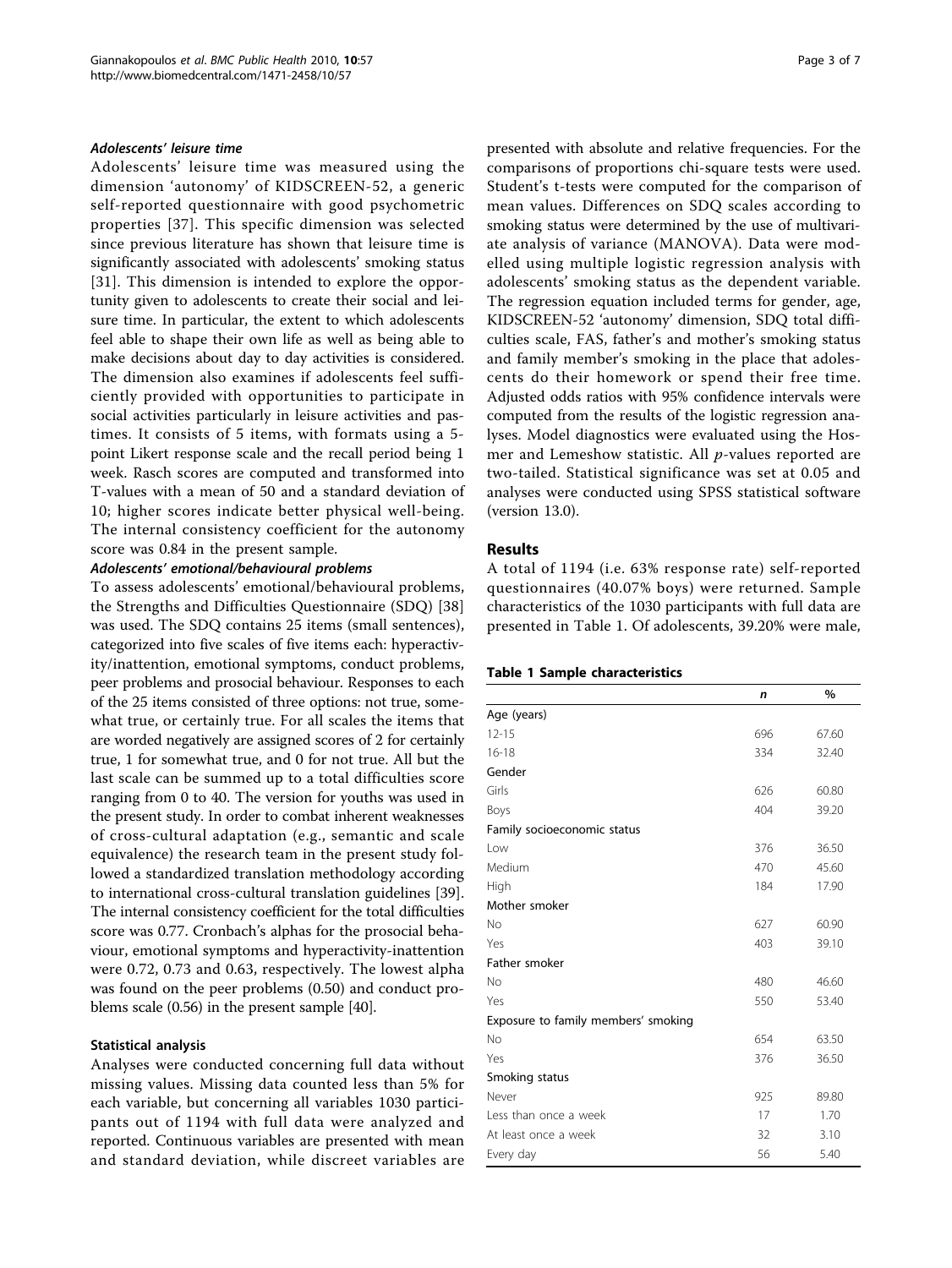while 60.8% were female. Close to half the sample had an intermediate level of family affluence (45.60%) and 32.40% were aged more than 15 years. More than one third of mothers were smokers (39.10%), while the correspondence proportion for fathers was higher and equal to 53.40%. Almost 36% of adolescents reported that there was at least one member in the family who smoked in the place where they did their homework or spent their free time. Approximately a tenth of adolescents reported smoking currently (1.70% less than once a week, 3.10% at least once a week and 5.40% every day).

In univariate analysis (Table 2) it was found that the proportion of smokers was greater in adolescents aged 16 to 18 years (23.70%) compared to those aged 12 to 15 years (3.70%). No gender differences were found, but the proportion of adolescent smokers was greater in those whose mothers (14.40% vs. 7.50%) or fathers (13.10 vs. 6.90%) were smokers. Furthermore, smoking was more frequent in those whose family members smoked in the place where they did their homework or spent their free time. Additionally, the proportion of adolescent smokers was greater for those belonging to low FAS level (15.70%) compared to those belonging to middle (7.20%) or high (6.50%) level. Multivariate analysis of variance (Table [3](#page-4-0)) showed that smoking was associated with greater values on all SDQ scales except for prosocial behavior. The mean value for the SDQ total difficulties score among adolescents was  $11.00$  (SD = 2.50) for non-smokers and 14.60 (SD = 6.00) for smokers ( $p < 0.001$ ).

Multivariate analysis (Table [4\)](#page-4-0) revealed that age, SDQ total difficulties score, FAS level, and parental smoking were independently associated with adolescents' smoking. Adolescents aged more than fifteen years had 8.56 times greater odds (95% CI: 4.89-14.97) for smoking compared to those aged from 12 to 15 years. Also, the odds for smoking was significantly lower for adolescents belonging to middle (OR =  $0.43$ ,  $95\%$  CI:  $0.26 - 0.71$ ) or high (OR = 0.46, 95% CI: 0.23-0.94) FAS level compared to those belonging to low level. The risk for smoking was almost twofold (OR = 1.94, 95% CI: 0.65-1.88) for those whose father was a smoker and 2.56 times greater (OR = 2.56, 95% CI: 1.49-4.39) for those whose mother was a smoker (Table [4](#page-4-0)). Greater scores on SDQ total scores were associated with greater likelihood for smoking with odds ratio equal to 1.13 (95% CI: 1.08-1.18).

Finally, multiple logistic regression analysis (Table [5](#page-4-0)) showed that all SDQ scales except for peer problems and prosocial behavior scale were associated with smoking also after adjustment for several selected covariates. The odds ratios for emotional symptoms, conduct problems and hyperactivity-inattention scales were 1.14, 1.36 and 1.28 (95% CI: 1.02-1.26, 1.18-1.56, and 1.15- 1.43) respectively.

|                                     | Smoking status |              |     |              |                    |
|-------------------------------------|----------------|--------------|-----|--------------|--------------------|
|                                     | No             |              | Yes |              |                    |
|                                     | n              | $\%$         | n   | $\%$         | P<br>$\chi^2$ test |
| Age (years)                         |                |              |     |              |                    |
| $12 - 15$                           | 670            | 96.30        | 26  | 3.70         | < 0.001            |
| $16 - 18$                           | 255            | 76.30        | 79  | 23.70        |                    |
| Gender                              |                |              |     |              |                    |
| Girls                               | 557            | 89.00        | 69  | 11.00        | 0.274              |
| Boys                                | 368            | 91.10        | 36  | 8.90         |                    |
| Family socioeconomic status         |                |              |     |              |                    |
| Low                                 | 317            | 84.30        | 59  | 15.70        | < 0.001            |
| Medium                              | 436            | 92.80        | 34  | 7.20         |                    |
| High                                | 172            | 93.50        | 12  | 6.50         |                    |
| Mother smoker                       |                |              |     |              |                    |
| No                                  | 580            | 92.50        | 47  | 7.50         | < 0.001            |
| Yes                                 | 345            | 85.60        | 58  | 14.40        |                    |
| Father smoker                       |                |              |     |              |                    |
| No                                  | 447            | 93.10        | 33  | 6.90         | 0.001              |
| Yes                                 | 478            | 86.90        | 72  | 13.10        |                    |
| Exposure to family members' smoking |                |              |     |              |                    |
| No                                  | 601            | 91.90        | 53  | 8.10         | 0.003              |
| Yes                                 | 324            | 86.20        | 52  | 13.80        |                    |
| Leisure time, mean (SD)             |                | 58.60(23.40) |     | 57.70(23.60) | $0.720*$           |

Table 2 Sample characteristics by smoking status

\*Student's t-test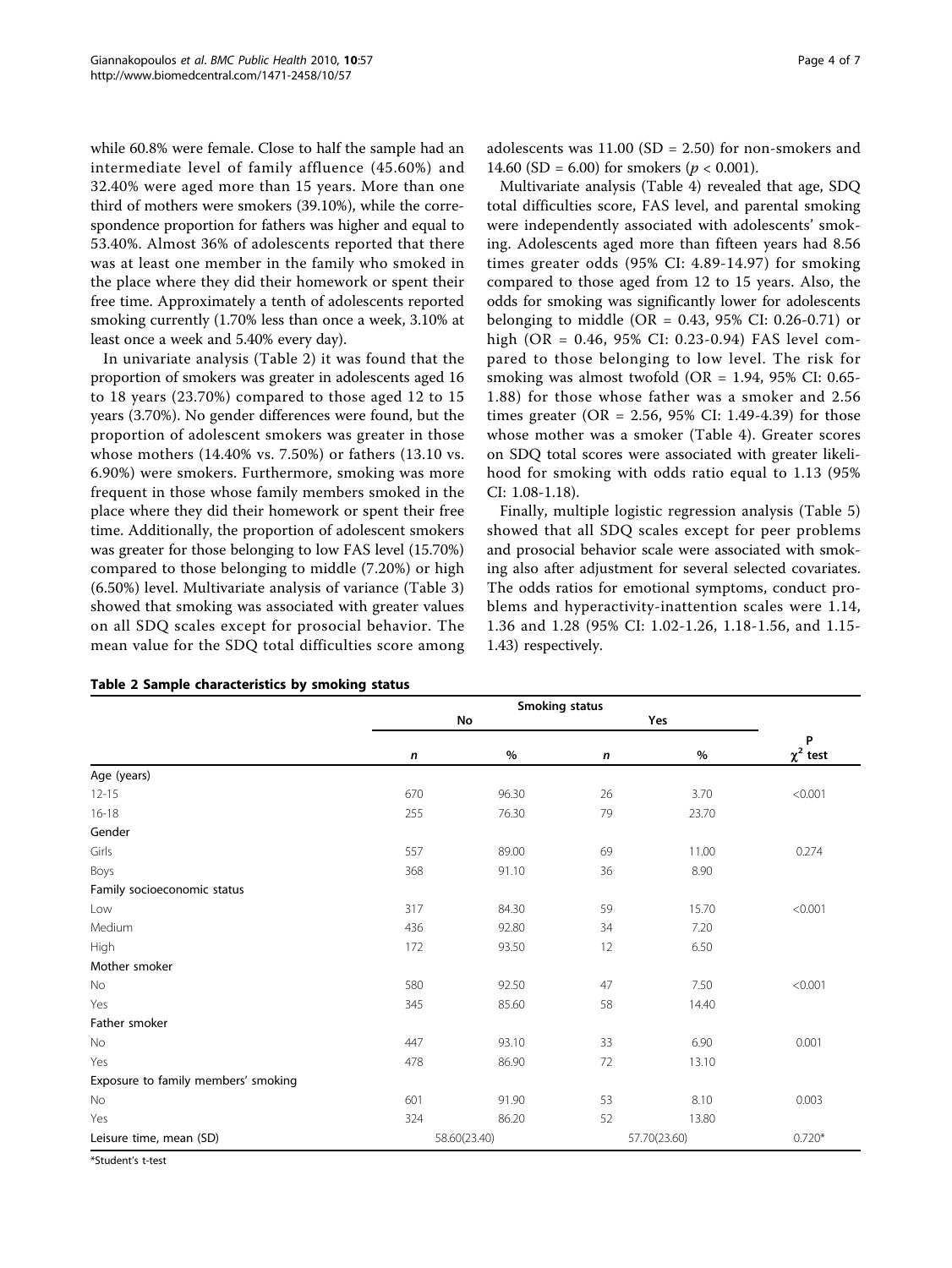| Smoking status            |      |           |      |           |                 |            |
|---------------------------|------|-----------|------|-----------|-----------------|------------|
|                           | No   |           | Yes  |           |                 |            |
|                           | Mean | <b>SD</b> | Mean | <b>SD</b> | F (df: 1, 1026) | <b>D</b> * |
| Emotional symptoms        | 2.90 | 2.10      | 3.70 | 2.40      | 12.85           | < 0.001    |
| Conduct problems          | 2.90 | 1.50      | 3.70 | 1.60      | 31.06           | < 0.001    |
| Hyperactivity-inattention | 3.40 | 2.10      | 4.80 | 2.30      | 33.58           | < 0.001    |
| Peer problems             | .80  | 1.70      | 2.10 | 1.60      | 4.38            | 0.037      |
| Prosocial behaviour       | 8.10 | 1.80      | 7.80 | 2.00      | 2.20            | 0.138      |

## <span id="page-4-0"></span>Table 3 Means and standard deviations of the Strengths and Difficulties Questionnaire (SDQ) scales by smoking status

\*multivariate analysis of variance (age and gender were used as covariates)

## **Discussion**

The present study investigated cigarette smoking among a Greek nation-wide school-based sample of adolescents and the relationship between cigarette smoking status and adolescents' emotional/behavioural problems while considering the potential confounding effects of other important factors (i.e. age, gender, socioeconomic status, parental smoking, leisure time) in order to obtain a more accurate account of this widely reported association. The prevalence rates of current smoking for adolescents aged 12-15 years and those aged 16-18 years were found comparable (i.e. approx. 4% and 24%

## Table 4 Results from multiple logistic regression that evaluated demographic/family factors and emotional/ behavioural problems in relation to the presence of smoking habits

| <b>Explanatory variables</b>                   | OR(95% CI)          |
|------------------------------------------------|---------------------|
| Age (years)                                    |                     |
| $12 - 15$                                      | $1.00 \pm$          |
| $16 - 18$                                      | 8.56(4.89-14.97)    |
| Gender                                         |                     |
| girl                                           | 1.00                |
| boy                                            | $0.90(0.52 - 1.54)$ |
| Family socioeconomic status                    |                     |
| $low 0-3$                                      | 1.00                |
| medium 4-5                                     | $0.43(0.26 - 0.71)$ |
| high 6-7                                       | $0.46(0.23 - 0.94)$ |
| Mother smoker                                  |                     |
| No                                             | 1.00                |
| Yes                                            | 2.56(1.49-4.39)     |
| <b>Father smoker</b>                           |                     |
| No                                             | 1.00                |
| Yes                                            | $1.94(1.11 - 3.4)$  |
| Exposure to family members' smoking            |                     |
| No                                             | 1.00                |
| Yes                                            | $1.11(0.65 - 1.88)$ |
| Leisure time (for one unit increase)           | 1.01(0.99-1.02)     |
| SDQ total difficulties (for one unit increase) | $1.13(1.08-1.18)$   |

Abbreviations: OR = Odds Ratio, CI = 95% Confidence Interval, SDQ = Strengths and Difficulties Questionnaire ‡ indicates reference category

respectively) to those reported in other Greek studies [[2](#page-5-0),[31](#page-6-0)]. The frequency of current smokers was significantly higher among adolescents from low family socioeconomic background and with a smoking parent. These findings are consistent with previous data [\[30-32](#page-6-0)]. However, the present study could not detect any significant association between smoking status and adolescents' leisure time [\[31\]](#page-6-0). The measurement of leisure time applied here may account for this finding, since it did not include data regarding parental control and surveillance over adolescents' activities outside school and family. Cigarette smoking was associated with higher levels of emotional/behavioural problems and the association was not moderated after controlling for the effects of other covariates. Emotional symptoms, conduct problems and hyperactivity/inattention were all significantly associated with adolescents' current smoking, lending further support to existing literature [[5](#page-5-0)-[21,23](#page-6-0)-[25\]](#page-6-0). This result also suggests that the association between smoking and emotional/behavioural problems is not confounded by significant predictors for both adolescents' smoking and emotional/behavioural problems, such as age, socioeconomic status and parental smoking.

The reported relationships underlie the fact that it is often the same individuals who engage in risk behaviours such as smoking and present emotional/behavioural difficulties, increasing the harmful effect of these behaviours on human health. The present findings

| Table 5 Results from multiple logistic regression that  |
|---------------------------------------------------------|
| evaluated emotional/behavioural problems in relation to |
| the presence of smoking habits                          |

|                           | OR(95% CI)*         |  |
|---------------------------|---------------------|--|
| Emotional symptoms        | $1.14(1.02 - 1.26)$ |  |
| Conduct problems          | $1.36(1.18-1.56)$   |  |
| Hyperactivity-inattention | $1.28(1.15 - 1.43)$ |  |
| Peer problems             | $1.09(0.95 - 1.25)$ |  |
| Prosocial behaviour       | $0.94(0.84 - 1.05)$ |  |

\*Adjusted for age, gender, leisure time, family socioeconomic status, parents' smoking habits, and exposure to family members' smoking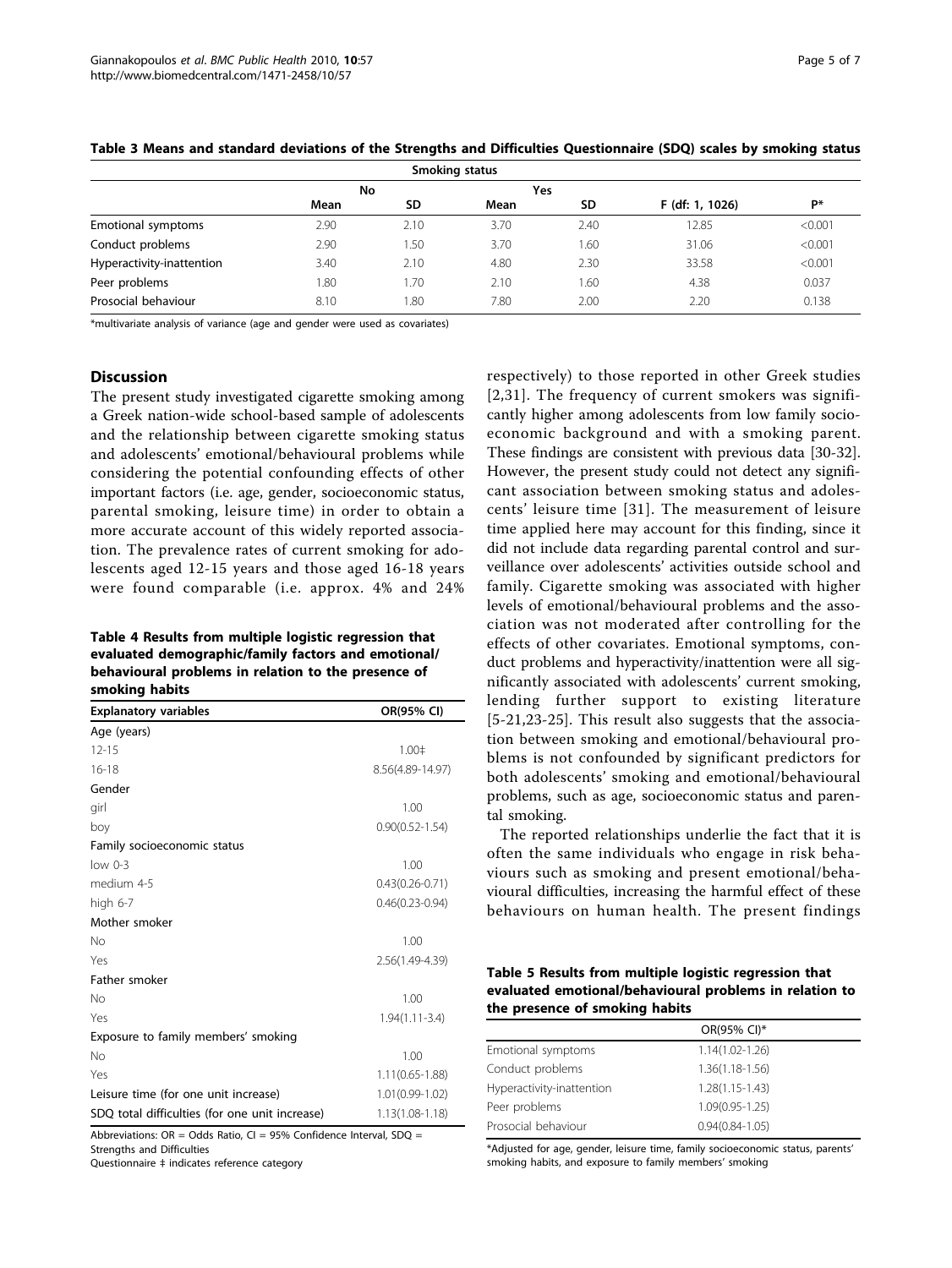<span id="page-5-0"></span>highlight the importance of addressing adolescents' mental health problems in any effective effort for preventing or combating adolescents' cigarette smoking. Instead of dealing with smoking as a more or less normative risky behaviour during this critical period or focusing mainly on peer influences, adolescent health professionals should take into account the complex cluster of problems and needs which possibly burden adolescents and eventually remain unmet.

Certain limitations should be considered in understanding the results of the present study. The cross-sectional design of the study could not demonstrate causal directions between smoking and emotional/behavioural problems. Additionally, as is frequently observed in school-based surveys, there was a tendency for a higher response rate from girls compared with boys. It should be stressed, however, that the methodology of the European project, within which the present study was conducted, achieved a sufficient degree of representativeness to provide reference population values, as provided elsewhere [[34](#page-6-0)]. Moreover, it is possible that factors other than the variables included in the statistical analyses are related to the associations between smoking and emotional/behavioural problems. For example, genetic factors, smoking habits during pregnancy, peers' smoking and personality variables (e.g. coping styles, affect regulation, risk-taking) could mediate or moderate the abovementioned relationship. Finally, tobacco use was not assessed through elaborated measures of smoking behaviour (tracking initiation age and frequency with a longitudinal design), which may have misclassified the smoking status with consequences on the observed associations.

#### Conclusion

This study, along with previous research, supports the association between smoking and emotional/behavioural problems among adolescents. Addressing adolescents' needs regarding their emotional/behavioural health could be helpful in the development of effective antismoking strategies in school environment and elsewhere. Targeting vulnerable groups, such as socioeconomically disadvantaged adolescents or children with smoking family members should be combined with a thorough attempt to respond to concurrent emotional/ behavioural problems in order to both promote a smoke-free lifestyle and enhance general wellbeing and functioning. Reversely, smoking in adolescence should be considered as a possible indicator for emotional/ behavioural problems and thus, can help peers, parents and teachers be aware of adolescents at risk for problems such as emotional/behavioural difficulties which may be difficult to identify.

#### Author details

<sup>1</sup>Centre for Health Services Research, Department of Hygiene, Epidemiology and Medical Statistics, Medical School, University of Athens, Athens, Greece. <sup>2</sup>Department of Child and Adolescent Psychiatry, Medical School, University of Athens, "Agia Sophia" Children's Hospital, Athens, Greece. <sup>3</sup>Community Mental Health Centre Byron-Kesariani, Department of Psychiatry, Medical School, University of Athens, Athens, Greece.

#### Authors' contributions

GG, CT, CD, GK and VR participated in the preparation of the paper. YT had overall supervision of the study. All authors read and approved the final manuscript.

#### Competing interests

The authors declare that they have no competing interests.

#### Received: 20 September 2009

Accepted: 3 February 2010 Published: 3 February 2010

#### References

- 1. Mackenbach JP, Stirbu I, Roskam AJ, Schaap MM, Menvielle G, Leinsalu M, Kunst AE: [Socioeconomic inequalities in health in 22 European countries.](http://www.ncbi.nlm.nih.gov/pubmed/18525043?dopt=Abstract) N Engl J Med 2008, 358:2468-2481.
- 2. Kyrlesi A, Soteriades ES, Warren CW, Kremastinou J, Papastergiou P, Jones NR, Hadjichristodoulou C: [Tobacco use among students aged 13-15](http://www.ncbi.nlm.nih.gov/pubmed/17207291?dopt=Abstract) [years in Greece: the GYTS project.](http://www.ncbi.nlm.nih.gov/pubmed/17207291?dopt=Abstract) BMC Public Health 2007, 7:3.
- 3. Hibell B, Andersson B, Bjarnason T, Ahlstrfm S, Balakireva O, Kokkevi A, Morgan M: Alcohol and other drugs among students in 35 European Countries. The ESPAD Report 2003. Stockholm: CAN 2004.
- 4. Koumi I, Tsiantis J: [Smoking trends in adolescence: report on a Greek](http://www.ncbi.nlm.nih.gov/pubmed/11257854?dopt=Abstract) [school-based, peer-led intervention aimed at prevention.](http://www.ncbi.nlm.nih.gov/pubmed/11257854?dopt=Abstract) Health Promot Int 2001, 16:65-72.
- 5. Liu X: [Cigarette smoking, life stress, and behavioral problems in Chinese](http://www.ncbi.nlm.nih.gov/pubmed/12944009?dopt=Abstract) [adolescents.](http://www.ncbi.nlm.nih.gov/pubmed/12944009?dopt=Abstract) J Adolesc Health 2003, 33:189-192.
- 6. Audrain-McGovern J, Rodriguez D, Tercyak KP, Cuevas J, Rodgers K, Patterson F: [Identifying and characterizing adolescent smoking](http://www.ncbi.nlm.nih.gov/pubmed/15598757?dopt=Abstract) [trajectories.](http://www.ncbi.nlm.nih.gov/pubmed/15598757?dopt=Abstract) Cancer Epidemiol Biomarkers Prev 2004, 13:2023-2034.
- 7. Crone MR, Reijneveld SA: [The association of behavioural and emotional](http://www.ncbi.nlm.nih.gov/pubmed/17175113?dopt=Abstract) [problems with tobacco use in adolescence.](http://www.ncbi.nlm.nih.gov/pubmed/17175113?dopt=Abstract) Addict Behav 2007, 32:1692-1698.
- 8. Sacco KA, Bannon KL, George TP: [Nicotinic receptor mechanisms and](http://www.ncbi.nlm.nih.gov/pubmed/15582913?dopt=Abstract) [cognition in normal states and neuropsychiatric disorders.](http://www.ncbi.nlm.nih.gov/pubmed/15582913?dopt=Abstract) J Psychopharmacol 2004, 18:457-474.
- 9. Burt RD, Dinh KT, Peterson AV Jr, Sarason IG: [Predicting adolescent](http://www.ncbi.nlm.nih.gov/pubmed/10656839?dopt=Abstract) [smoking: a prospective study of personality variables.](http://www.ncbi.nlm.nih.gov/pubmed/10656839?dopt=Abstract) Prev Med 2000, 30:115-125.
- 10. Masse LC, Tremblay RE: [Behavior of boys in kindergarten and the onset](http://www.ncbi.nlm.nih.gov/pubmed/9006402?dopt=Abstract) [of substance use during adolescence.](http://www.ncbi.nlm.nih.gov/pubmed/9006402?dopt=Abstract) Arch Gen Psychiatry 1997, 54:62-68.
- 11. Brook DW, Brook JS, Zhang C, Whiteman M, Cohen P, Finch SJ: [Developmental trajectories of cigarette smoking from adolescence to](http://www.ncbi.nlm.nih.gov/pubmed/18686175?dopt=Abstract) [the early thirties: personality and behavioral risk factors.](http://www.ncbi.nlm.nih.gov/pubmed/18686175?dopt=Abstract) Nicotine Tob Res 2008, 10:1283-1291.
- 12. Dani JA, Harris RA: [Nicotine addiction and comorbidity with alcohol](http://www.ncbi.nlm.nih.gov/pubmed/16251989?dopt=Abstract) [abuse and mental illness.](http://www.ncbi.nlm.nih.gov/pubmed/16251989?dopt=Abstract) Nat Neurosci 2005, 8:1465-1470.
- 13. Elkins IJ, McGue M, Iacono WG: [Prospective effects of attention-deficit/](http://www.ncbi.nlm.nih.gov/pubmed/17909126?dopt=Abstract) [hyperactivity disorder, conduct disorder, and sex on adolescent](http://www.ncbi.nlm.nih.gov/pubmed/17909126?dopt=Abstract) [substance use and abuse.](http://www.ncbi.nlm.nih.gov/pubmed/17909126?dopt=Abstract) Arch Gen Psychiatry 2007, 64:1145-1152
- 14. Galera C, Bouvard MP, Messiah A, Fombonne E: [Hyperactivity-inattention](http://www.ncbi.nlm.nih.gov/pubmed/18065164?dopt=Abstract) [symptoms in childhood and substance use in adolescence: the youth](http://www.ncbi.nlm.nih.gov/pubmed/18065164?dopt=Abstract) [gazel cohort.](http://www.ncbi.nlm.nih.gov/pubmed/18065164?dopt=Abstract) Drug Alcohol Depend 2008, 94:30-37.
- 15. Gardner TW, Dishion TJ, Posner MI: [Attention and adolescent tobacco use:](http://www.ncbi.nlm.nih.gov/pubmed/15951129?dopt=Abstract) [A potential self-regulatory dynamic underlying nicotine addiction.](http://www.ncbi.nlm.nih.gov/pubmed/15951129?dopt=Abstract) Addict Behav 2006, 31:531-536.
- 16. Kollins SH, McClernon FJ, Fuemmeler BF: [Association between smoking](http://www.ncbi.nlm.nih.gov/pubmed/16203959?dopt=Abstract) [and attention-deficit/hyperactivity disorder symptoms in a population](http://www.ncbi.nlm.nih.gov/pubmed/16203959?dopt=Abstract)[based sample of young adults.](http://www.ncbi.nlm.nih.gov/pubmed/16203959?dopt=Abstract) Arch Gen Psychiatry 2005, 62:1142-1147.
- 17. Monuteaux MC, Faraone SV, Hammerness P, Wilens TE, Fraire M, Biederman J: [The familial association between cigarette smoking and](http://www.ncbi.nlm.nih.gov/pubmed/18946774?dopt=Abstract) [ADHD: a study of clinically referred girls with and without ADHD, and](http://www.ncbi.nlm.nih.gov/pubmed/18946774?dopt=Abstract) [their families.](http://www.ncbi.nlm.nih.gov/pubmed/18946774?dopt=Abstract) Nicotine Tob Res 2008, 10:1549-1558.